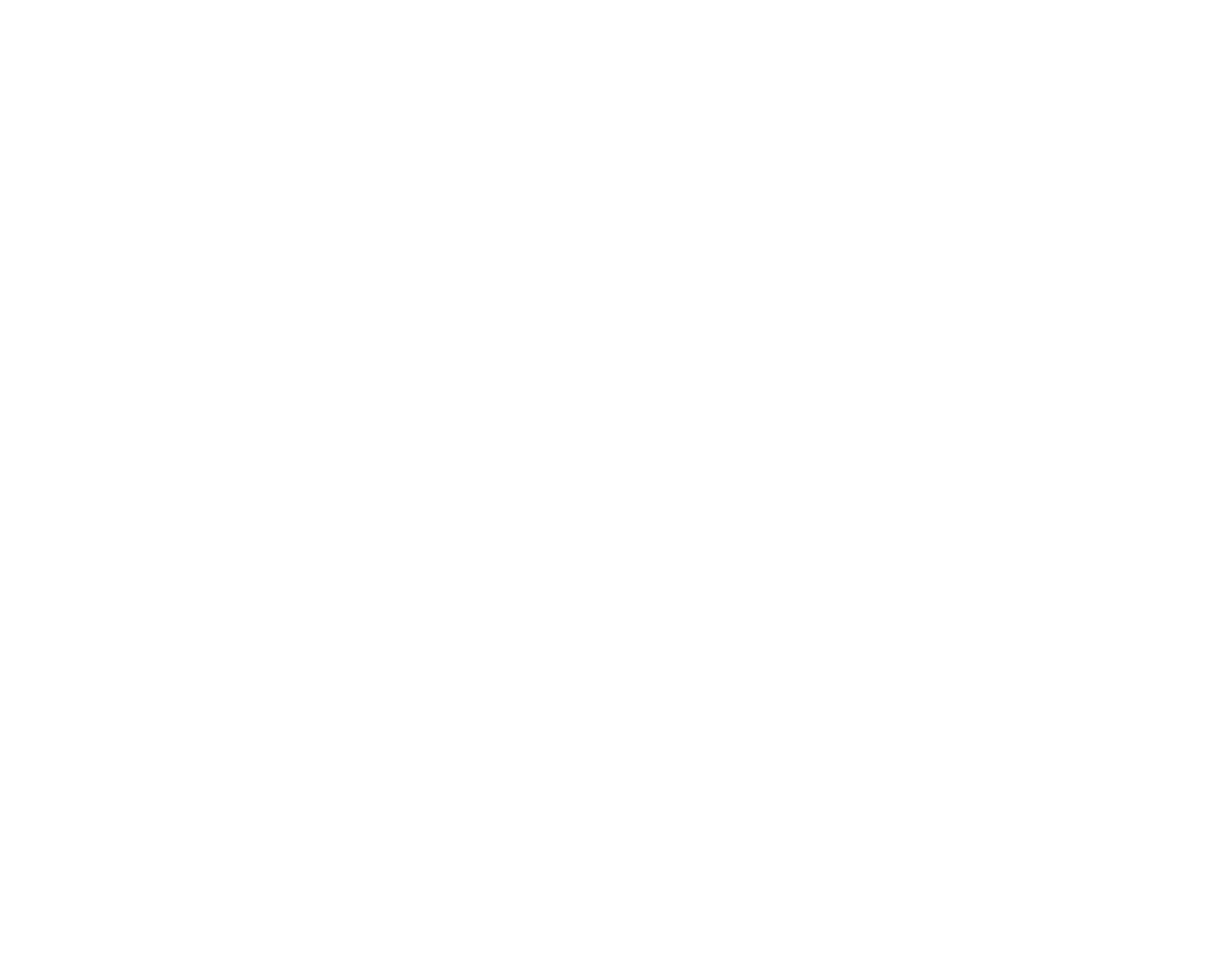#### **CALGARY CMA**

 $\overline{a}$ 

| Table 14-10-0294-02 (282-0135) Labour force survey estimates (LFS), by census metropolitan area based on 2011 census boundaries,<br>3-month moving average, seasonally adjusted, monthly (persons unless otherwise noted) |         |                               |              |                                                            |                                              |                                                   |                                                   |  |  |
|---------------------------------------------------------------------------------------------------------------------------------------------------------------------------------------------------------------------------|---------|-------------------------------|--------------|------------------------------------------------------------|----------------------------------------------|---------------------------------------------------|---------------------------------------------------|--|--|
|                                                                                                                                                                                                                           |         | October 2018   September 2019 | October 2019 | <del># change</del><br>September<br>2019 - October<br>معمم | % Change<br>September 2019 -<br>October 2019 | # Change<br><b>October 2018 -</b><br>October 2019 | % Change<br><b>October 2018 -</b><br>October 2019 |  |  |
| Population (x 1,000)                                                                                                                                                                                                      | L,250.9 | 1,278.0                       | 1,280.8      | 2.8                                                        | 0.2%                                         | 29.9                                              | 2.4%                                              |  |  |
| Labour force $(x 1,000)$                                                                                                                                                                                                  | 909.2   | 946.4                         | 944.0        | $-2.4$                                                     | $-0.3%$                                      | 34.8                                              | 3.8%                                              |  |  |
| Employment $(x 1,000)$                                                                                                                                                                                                    | 835.9   | 879.3                         | 876.4        | $-2.9$                                                     | $-0.3%$                                      | 40.5                                              | 4.8%                                              |  |  |
| Unemployment (x 1,000)                                                                                                                                                                                                    | 73.3    | 67.0                          | 67.6         | 0.6                                                        | 0.9%                                         | $-5.7$                                            | $-7.8%$                                           |  |  |
| Unemployment rate (rate)                                                                                                                                                                                                  | 8.1%    | 7.1%                          | 7.2%         | 0.1%                                                       |                                              | $-0.9%$                                           |                                                   |  |  |
| Participation rate (rate)                                                                                                                                                                                                 | 72.7%   | 74.1%                         | 73.7%        | $-0.4%$                                                    |                                              | 1.0%                                              |                                                   |  |  |
| Employment rate (rate)                                                                                                                                                                                                    | 66.8%   | 68.8%                         | 68.4%        | $-0.4%$                                                    |                                              | $1.6\%$                                           |                                                   |  |  |

### **CALGARY CMA**

| Table 14-10-0095-01 (282-0128) Labour force survey estimates (LFS), by census metropolitan area based on 2011 census boundaries, 3-month |         |                               |              |                                                                   |                                              |                                                   |                                                   |  |  |
|------------------------------------------------------------------------------------------------------------------------------------------|---------|-------------------------------|--------------|-------------------------------------------------------------------|----------------------------------------------|---------------------------------------------------|---------------------------------------------------|--|--|
| moving average, unadjusted for seasonality, monthly (persons unless otherwise noted)                                                     |         |                               |              |                                                                   |                                              |                                                   |                                                   |  |  |
|                                                                                                                                          |         | October 2018   September 2019 | October 2019 | <del># change</del><br><b>September</b><br>2019 - October<br>معمد | % Change<br>September 2019 -<br>October 2019 | # Change<br><b>October 2018 -</b><br>October 2019 | % Change<br><b>October 2018 -</b><br>October 2019 |  |  |
| Population (x 1,000)                                                                                                                     | 1,250.9 | 1,278.0                       | 1,280.8      | 2.8                                                               | 0.2%                                         | 29.9                                              | 2.4%                                              |  |  |
| Labour force $(x 1,000)$                                                                                                                 | 910.1   | 952.2                         | 944.7        | $-7.5$                                                            | $-0.8%$                                      | 34.6                                              | 3.8%                                              |  |  |
| Employment $(x 1,000)$                                                                                                                   | 834.4   | 881.5                         | 873.0        | $-8.5$                                                            | $-1.0%$                                      | 38.6                                              | 4.6%                                              |  |  |
| Full-time employment (x 1,000)                                                                                                           | 678.9   | 733.1                         | 724.6        | $-8.5$                                                            | $-1.2%$                                      | 45.7                                              | 6.7%                                              |  |  |
| Part-time employment (x 1,000)                                                                                                           | 155.5   | 148.4                         | 148.3        | $-0.1$                                                            | $-0.1%$                                      | $-7.2$                                            | $-4.6%$                                           |  |  |
| Unemployment $(x 1,000)$                                                                                                                 | 75.7    | 70.7                          | 71.7         |                                                                   | 1.4%                                         | $-4.0$                                            | $-5.3%$                                           |  |  |
| Not in labour force $(x 1,000)$                                                                                                          | 340.7   | 325.8                         | 336.2        | 10.4                                                              | 3.2%                                         | $-4.5$                                            | $-1.3%$                                           |  |  |
| Unemployment rate (rate)                                                                                                                 | 8.3%    | 7.4%                          | 7.6%         | 0.2%                                                              |                                              | $-0.7%$                                           |                                                   |  |  |
| Participation rate (rate)                                                                                                                | 72.8%   | 74.5%                         | 73.8%        | $-0.7%$                                                           |                                              | 1.0%                                              |                                                   |  |  |
| Employment rate (rate)                                                                                                                   | 66.7%   | 69.0%                         | 68.2%        | $-0.8%$                                                           |                                              | 1.5%                                              |                                                   |  |  |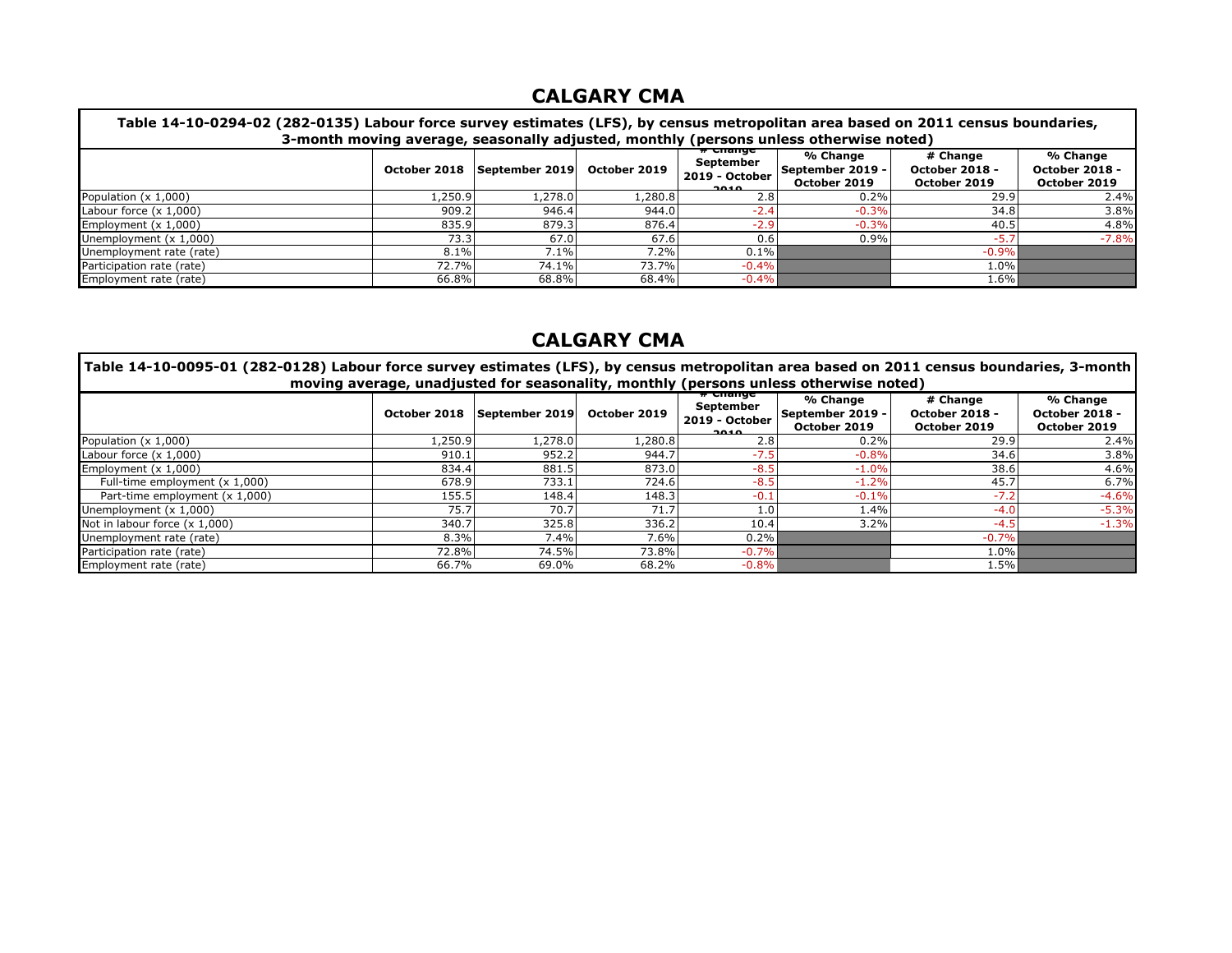#### **CALGARY CMA**

**October 2018 September 2019 October 2019 # Change** September 2019 **October 2019 % Change September 2019 - October 2019 # Change October 2018 - October 2019 % Change October 2018 - October 2019** Total Employed - All Industries 834.4 881.5 873.0 4.6% Goods-Producing Sector **180.3** 180.3 182.3 180.1 180.1 -2.2 -1.2% -0.1% -0.2 -0.1% -0.1% -0.1% -0.1% -0.1% -0.1%<br>Agriculture 1.9 82.6% -0.2 1.9 82.6% Agriculture 3.6| 4.2| 0.6| 16.7%| 1.9| 82.6% Forestry, Fishing, Mining, Quarrying, Oil and Gas 46.6 46.6 46.7 47.0 47.0 46.6 46.7 47.0 47.0 46.6 46.7 47.0 4 5 6.9% 0.4 0.9% 0.4 0.9% 0.4 0.9% 0.4 0.9% 0.4 0.9% 0.4 0.9% 0.4 0.9% 0.4 0.9% 0.0 4 0.0 4 0.0 4 0.0 4 0.0 4 0 Utilities 10.7 9.5 10.7 1.2 12.6% 0.0 0.0% Construction 76.3 76.6 75.1 -1.5 -2.0% -1.2 -1.6% Manufacturing 44.4 45.9 43.2 -2.7 -5.9% -1.2 -2.7% Services-Producing Sector 654.1 699.2 692.9 -6.3 -0.9% 38.8 5.9% Wholesale & Retail Trade 120.9 120.9 113.8 112.5 112.5 112.5 113.8 -1.1% -8.4 -6.9% Transportation and Warehousing 1.1.4 1.4 -2.4% -1.4 -2.4% -1.4 -2.4% -1.4 -2.4% -1.4 -2.4% -1.4 -2.4% -1.4 -2.4% Finance, Insurance, Real Estate and Leasing The Company of the Company of the Same and the Same and the Same a<br>Professional, Scientific and Technical Services The Company of the Same and the Same and the Same and the Same Professional, Scientific and Technical Services Business, Building and Other Support Services 1988 1991 12.2% 32.4 34.5 33.1 33.1 33.1 33.1 4.1 4.1% 35.2% 32.2% 32.4 34.5 33.1 4.1 4.1% 35.1% 32.2% 33.1 4.6 3 45.9 33.1 4.5 4.1 35.1 4.6 35.1 4.6 3 5.1 4.1 33.1 4.6 3 5.1 4 Educational Services 45.9 57.4 62.0 4.6 8.0% 16.1 35.1% Health Care and Social Assistance 13.0 105.2 105.8 108.2 108.2 108.2 2.4 2.3% 13.0 13.0 13.7% Information, Culture and Recreation 1 11.19 36.9 34.3 32.8 32.8 32.8 -4.4% -4.4 -4.1 -11.19 Accommodation and Food Services **62.3** 62.4 62.2 -0.2 -0.2 -0.3% -0.1 -0.2 -0.3% -0.1 -0.2 -0.2 -0.3% -0.1 -0.2 -0.2% Other Services 43.7 45.2 43.6 -1.6 -3.5% -0.1 -0.2% Public Administration 25.7 36.8 33.7 -3.1 -8.4% 8.0 31.1% **Table: 14-10-0097-01 (282-0130) Labour force survey estimates (LFS), employment by census metropolitan area based on 2011 census boundaries and North American Industry Classification System (NAICS), 3-month moving average, unadjusted for seasonality, monthly (persons x 1,000)**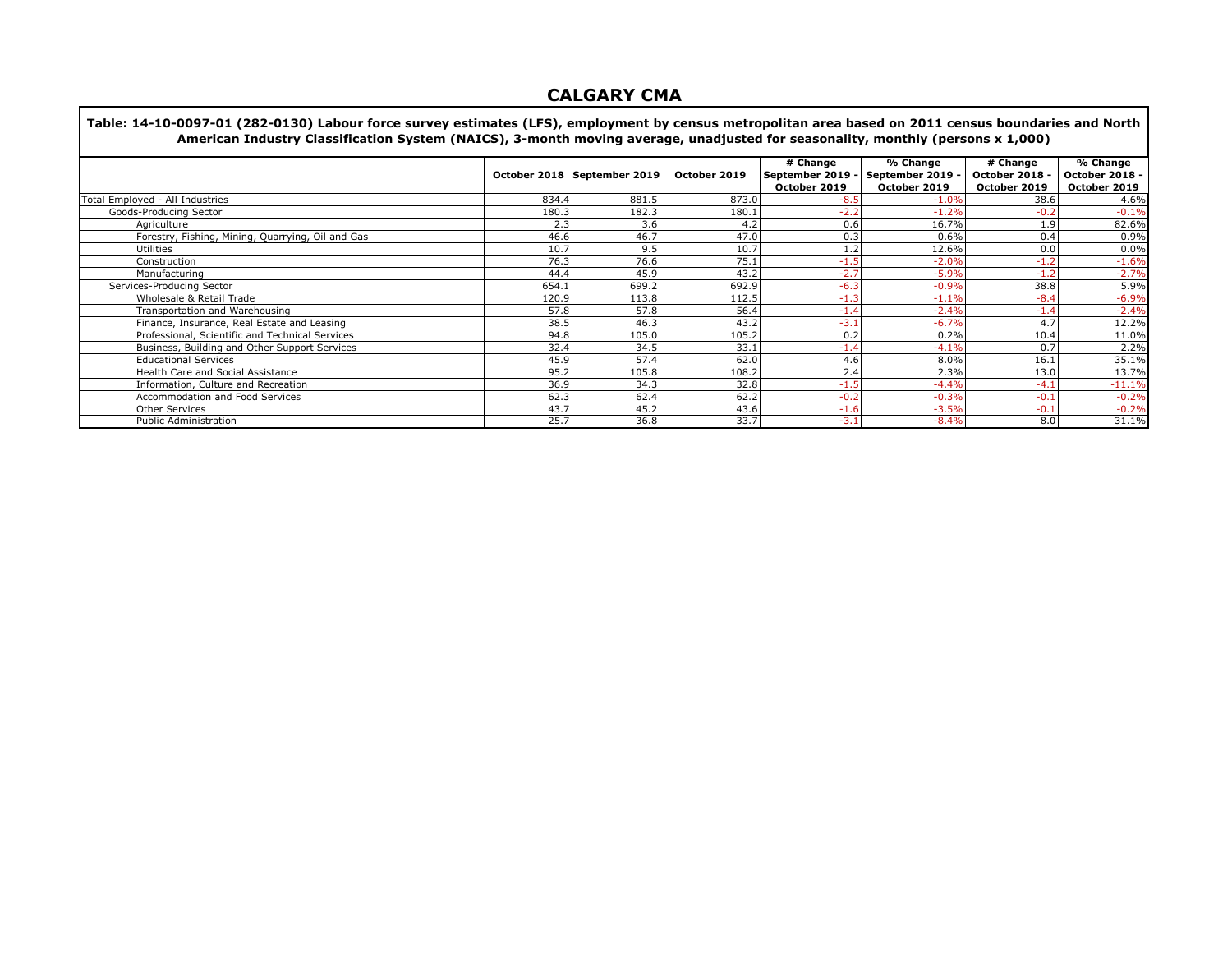### **Province of Alberta**

| Table: 14-10-0287-01 (282-0087) Labour force survey estimates (LFS), by sex and age group, seasonally adjusted, monthly (persons<br>unless otherwise noted) |         |                             |              |                                              |                                              |                                                   |                                                   |  |  |
|-------------------------------------------------------------------------------------------------------------------------------------------------------------|---------|-----------------------------|--------------|----------------------------------------------|----------------------------------------------|---------------------------------------------------|---------------------------------------------------|--|--|
|                                                                                                                                                             |         | October 2018 September 2019 | October 2019 | # Change<br>September 2019 -<br>October 2019 | % Change<br>September 2019 -<br>October 2019 | # Change<br><b>October 2018 -</b><br>October 2019 | % Change<br><b>October 2018 -</b><br>October 2019 |  |  |
| Population (x 1,000)                                                                                                                                        | 3,486.3 | 3,540.5                     | 3,545.9      | 5.4                                          | 0.2%                                         | 59.6                                              | 1.7%                                              |  |  |
| Labour force $(x 1,000)$                                                                                                                                    | 2,517.4 | 2,515.3                     | 2,526.5      | 11.2                                         | 0.45%                                        | 9.1                                               | 0.4%                                              |  |  |
| Employment $(x 1,000)$                                                                                                                                      | 2,336.9 | 2.349.2                     | 2,356.9      | 7.7                                          | 0.3%                                         | 20.0                                              | 0.9%                                              |  |  |
| Employment full-time (x 1,000)                                                                                                                              | 1,921.1 | 1,922.1                     | 1,936.5      | 14.4                                         | 0.7%                                         | 15.4                                              | 0.8%                                              |  |  |
| Employment part-time (x 1,000)                                                                                                                              | 415.8   | 427.1                       | 420.4        | $-6.7$                                       | $-1.6%$                                      | 4.6                                               | 1.1%                                              |  |  |
| Unemployment (x 1,000)                                                                                                                                      | 180.5   | 166.2                       | 169.6        | 3.4                                          | 2.0%                                         | $-10.9$                                           | $-6.0%$                                           |  |  |
| Unemployment rate (rate)                                                                                                                                    | 7.2%    | 6.6%                        | 6.7%         | 0.1%                                         |                                              | $-0.5%$                                           |                                                   |  |  |
| Participation rate (rate)                                                                                                                                   | 72.2%   | 71.0%                       | 71.3%        | 0.3%                                         |                                              | $-0.9%$                                           |                                                   |  |  |
| Employment rate (rate)                                                                                                                                      | 67.0%   | 66.4%                       | 66.5%        | $0.1\%$                                      |                                              | $-0.5%$                                           |                                                   |  |  |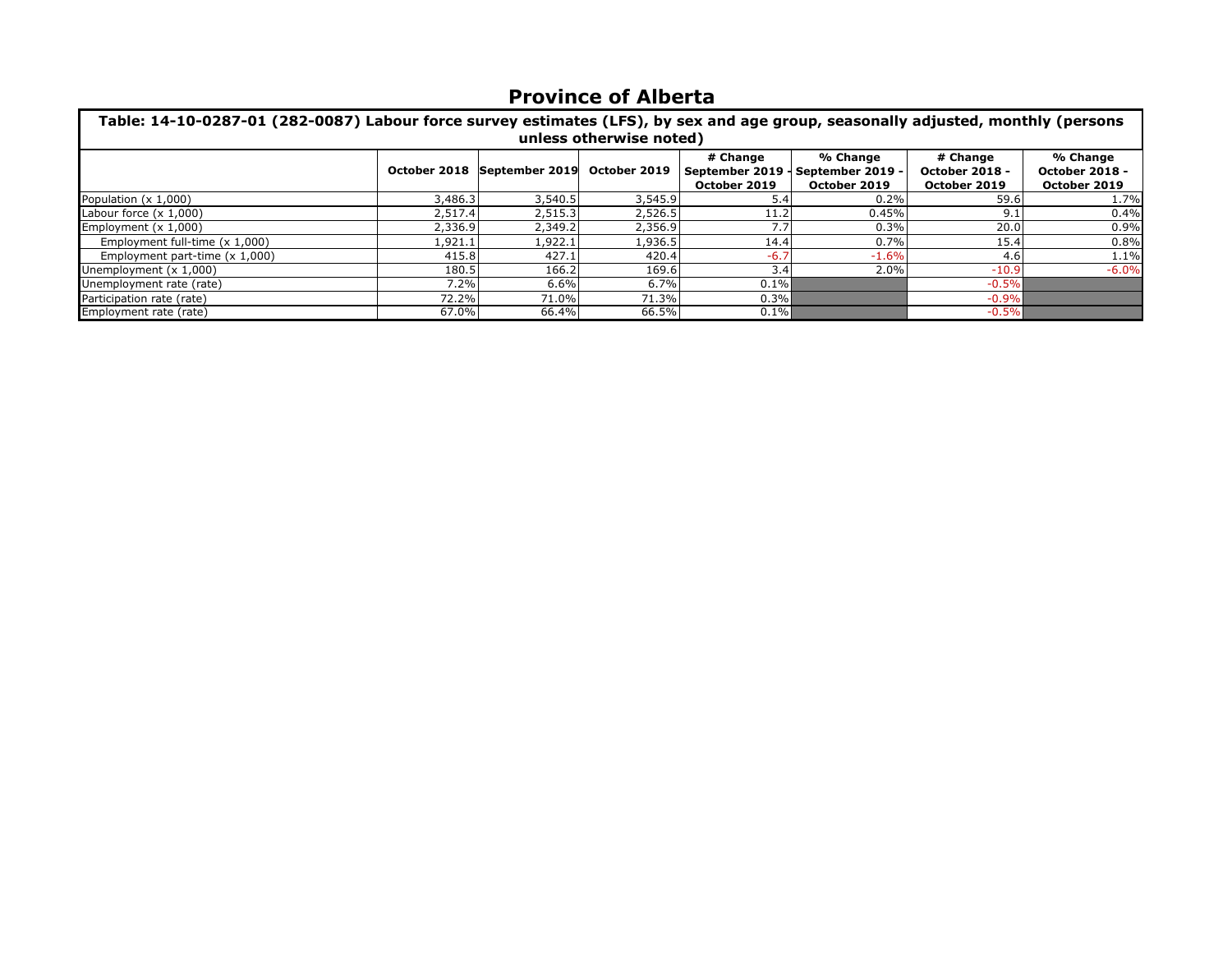#### **Province of Alberta**

| Table: 14-10-0355-01 (282-0088) Labour force survey estimates (LFS), employment by North American Industry Classification System (NAICS),<br>seasonally adjusted, monthly (persons x 1,000) |         |                             |              |                                              |                                              |                                                   |                                              |  |
|---------------------------------------------------------------------------------------------------------------------------------------------------------------------------------------------|---------|-----------------------------|--------------|----------------------------------------------|----------------------------------------------|---------------------------------------------------|----------------------------------------------|--|
|                                                                                                                                                                                             |         | October 2018 September 2019 | October 2019 | # Change<br>September 2019 -<br>October 2019 | % Change<br>September 2019 -<br>October 2019 | # Change<br><b>October 2018 -</b><br>October 2019 | % Change<br>September 2018<br>September 2019 |  |
| Total Employed - All Industries                                                                                                                                                             | 2,336.9 | 2,349.2                     | 2,356.9      | 7.7                                          | 0.3%                                         | 20.0                                              | 0.9%                                         |  |
| Goods-Producing Sector                                                                                                                                                                      | 597.4   | 587.1                       | 588.6        | 1.5                                          | 0.3%                                         | $-8.8$                                            | $-1.5%$                                      |  |
| Agriculture                                                                                                                                                                                 | 46.3    | 51.9                        | 52.1         | 0.2                                          | 0.4%                                         | 5.8                                               | 12.5%                                        |  |
| Forestry, Fishing, Mining, Quarrying, Oil and Gas                                                                                                                                           | 152.4   | 138.6                       | 140.2        | 1.6                                          | 1.2%                                         | $-12.2$                                           | $-8.0%$                                      |  |
| <b>Utilities</b>                                                                                                                                                                            | 23.8    | 24.2                        | 24.8         | 0.6                                          | 2.5%                                         | 1.0                                               | 4.2%                                         |  |
| Construction                                                                                                                                                                                | 247.7   | 236.3                       | 236.6        | 0.3                                          | 0.1%                                         | $-11.1$                                           | $-4.5%$                                      |  |
| Manufacturing                                                                                                                                                                               | 127.2   | 136.1                       | 134.8        | $-1.3$                                       | $-1.0%$                                      | 7.6                                               | 6.0%                                         |  |
| Services-Producing Sector                                                                                                                                                                   | L,739.5 | 1,762.1                     | 1,768.3      | 6.2                                          | 0.4%                                         | 28.8                                              | 1.7%                                         |  |
| Wholesale & Retail Trade                                                                                                                                                                    | 332.0   | 333.7                       | 337.8        | 4.1                                          | 1.2%                                         | 5.8                                               | 1.7%                                         |  |
| Transportation and Warehousing                                                                                                                                                              | 139.2   | 138.1                       | 137.0        | $-1.1$                                       | $-0.8%$                                      | $-2.2$                                            | $-1.6%$                                      |  |
| Finance, Insurance, Real Estate and Leasing                                                                                                                                                 | 106.0   | 105.2                       | 107.6        | 2.4                                          | 2.3%                                         | 1.6                                               | 1.5%                                         |  |
| Professional, Scientific and Technical Services                                                                                                                                             | 181.0   | 187.1                       | 189.9        | 2.8                                          | 1.5%                                         | 8.9                                               | 4.9%                                         |  |
| Business, Building and Other Support Services                                                                                                                                               | 88.8    | 78.6                        | 81.7         | 3.1                                          | 3.9%                                         | $-7.1$                                            | $-8.0%$                                      |  |
| <b>Educational Services</b>                                                                                                                                                                 | 154.0   | 161.9                       | 159.1        | $-2.8$                                       | $-1.7%$                                      | 5.1                                               | 3.3%                                         |  |
| Health Care and Social Assistance                                                                                                                                                           | 280.9   | 298.9                       | 304.7        | 5.8                                          | 1.9%                                         | 23.8                                              | 8.5%                                         |  |
| Information, Culture and Recreation                                                                                                                                                         | 77.8    | 76.3                        | 75.4         | $-0.9$                                       | $-1.2%$                                      | $-2.4$                                            | $-3.1%$                                      |  |
| Accommodation and Food Services                                                                                                                                                             | 147.8   | 146.5                       | 149.0        | 2.5                                          | 1.7%                                         | 1.2                                               | 0.8%                                         |  |
| Other Services                                                                                                                                                                              | 115.8   | 119.0                       | 112.9        | $-6.1$                                       | $-5.1%$                                      | $-2.9$                                            | $-2.5%$                                      |  |
| <b>Public Administration</b>                                                                                                                                                                | 116.1   | 116.7                       | 113.2        | $-3.5$                                       | $-3.0%$                                      | $-2.9$                                            | $-2.5%$                                      |  |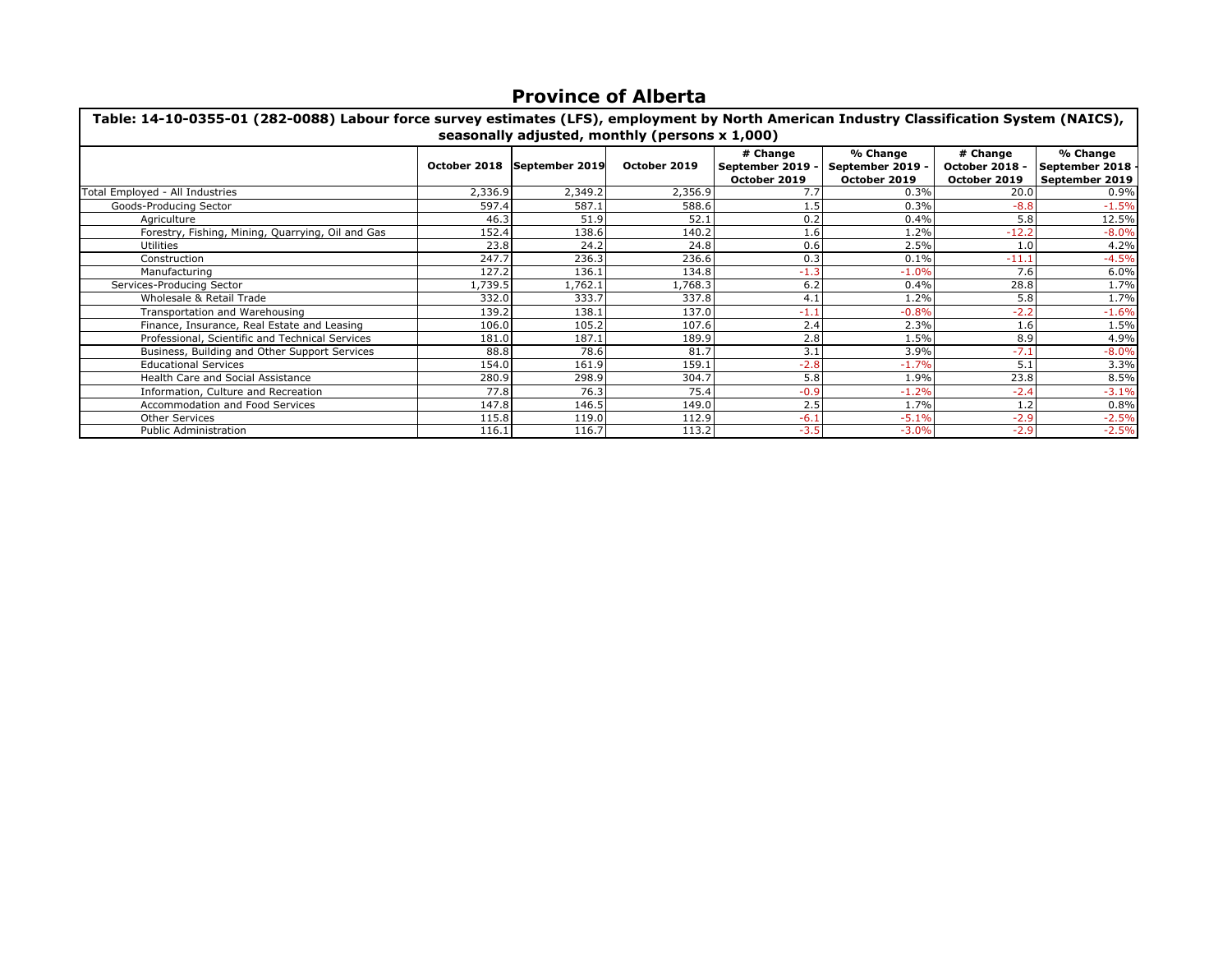### **CANADA**

| Table: 14-10-0287-01 (282-0087) Labour force survey estimates (LFS), by sex and age group, seasonally adjusted, monthly<br>(persons unless otherwise noted) |          |                             |              |                                                                                                                        |                                              |                                                   |                                                   |  |  |
|-------------------------------------------------------------------------------------------------------------------------------------------------------------|----------|-----------------------------|--------------|------------------------------------------------------------------------------------------------------------------------|----------------------------------------------|---------------------------------------------------|---------------------------------------------------|--|--|
|                                                                                                                                                             |          | October 2018 September 2019 | October 2019 | <del># Change</del><br>September<br>2019 - October<br>$\begin{array}{c} \n\bullet \bullet \bullet \bullet \end{array}$ | % Change<br>September 2019 -<br>October 2019 | # Change<br><b>October 2018 -</b><br>October 2019 | % Change<br><b>October 2018 -</b><br>October 2019 |  |  |
| Population (x 1,000)                                                                                                                                        | 30,419.6 | 30,854.9                    | 30,896.0     | 41.1                                                                                                                   | 0.1%                                         | 476.4                                             | 1.6%                                              |  |  |
| Labour force $(x 1,000)$                                                                                                                                    | 19,858.8 | 20,278.4                    | 20,286.0     | 7.6                                                                                                                    | 0.04%                                        | 427.2                                             | 2.2%                                              |  |  |
| Employment (x 1,000)                                                                                                                                        | 18,720.9 | 19,165.2                    | 19,163.4     | $-1.8$                                                                                                                 | $-0.009%$                                    | 442.5                                             | 2.4%                                              |  |  |
| Employment full-time (x 1,000)                                                                                                                              | 15,197.9 | 15,552.3                    | 15,536.2     | $-16.1$                                                                                                                | $-0.1%$                                      | 338.3                                             | 2.2%                                              |  |  |
| Employment part-time (x 1,000)                                                                                                                              | 3,523.1  | 3,612.9                     | 3,627.2      | 14.3                                                                                                                   | $0.4\%$                                      | 104.1                                             | 3.0%                                              |  |  |
| Unemployment (x 1,000)                                                                                                                                      | 1,137.8  | 1,113.2                     | .,122.7      | 9.5                                                                                                                    | 0.9%                                         | $-15.1$                                           | $-1.3%$                                           |  |  |
| Unemployment rate (rate)                                                                                                                                    | 5.7%     | 5.5%                        | 5.5%         | $0.0\%$                                                                                                                |                                              | $-0.2%$                                           |                                                   |  |  |
| Participation rate (rate)                                                                                                                                   | 65.3%    | 65.7%                       | 65.7%        | $0.0\%$                                                                                                                |                                              | $0.4\%$                                           |                                                   |  |  |
| Employment rate (rate)                                                                                                                                      | 61.5%    | 62.1%                       | 62.0%        | $-0.1%$                                                                                                                |                                              | $0.5\%$                                           |                                                   |  |  |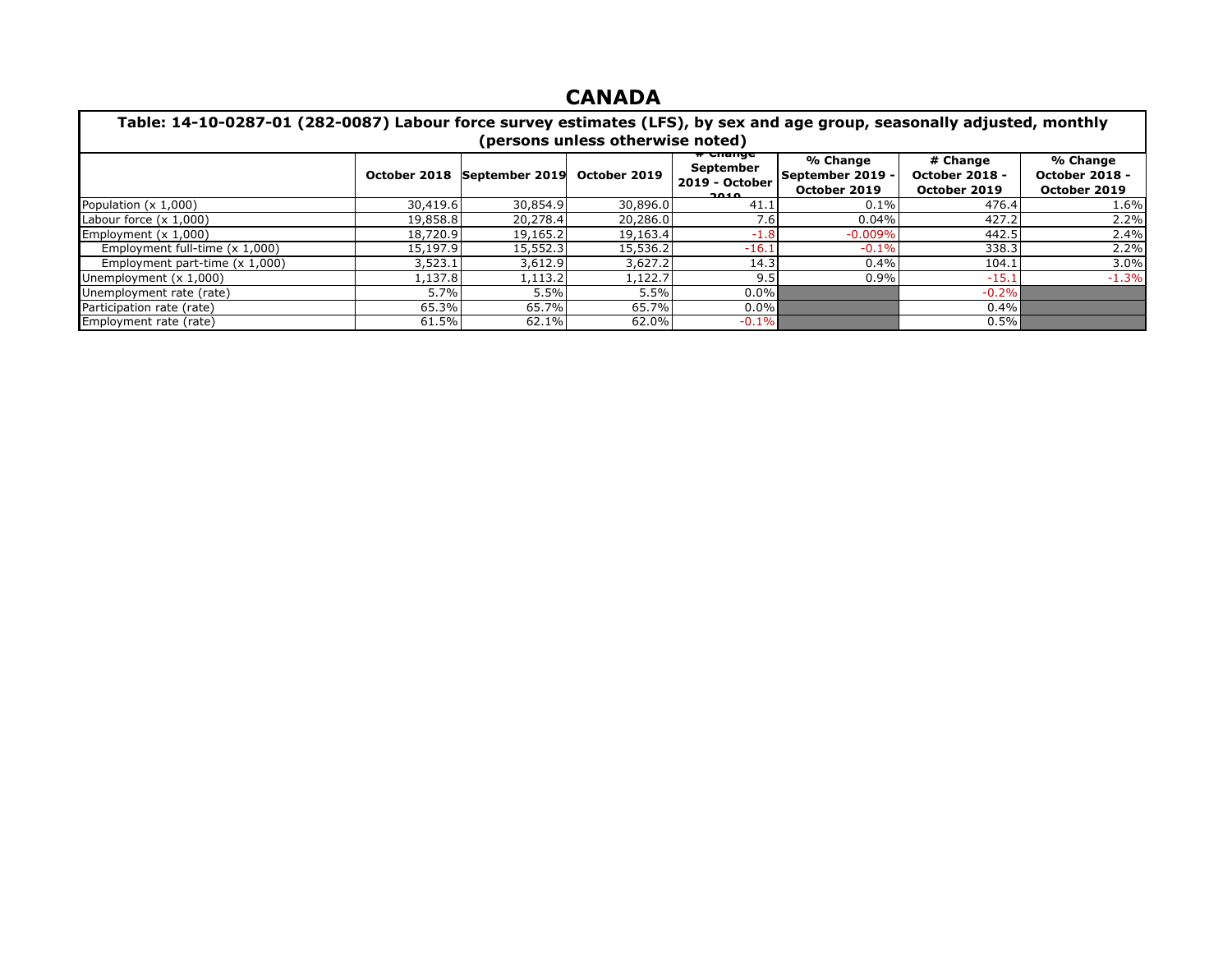#### **CANADA**

| Table: 14-10-0355-01 (282-0088) Labour force survey estimates (LFS), employment by North American Industry Classification System (NAICS), |              |                |                                                |                 |                 |                       |                |
|-------------------------------------------------------------------------------------------------------------------------------------------|--------------|----------------|------------------------------------------------|-----------------|-----------------|-----------------------|----------------|
|                                                                                                                                           |              |                | seasonally adjusted, monthly (persons x 1,000) |                 |                 |                       |                |
|                                                                                                                                           |              |                |                                                | # Change        | % Change        | # Change              | % Change       |
|                                                                                                                                           | October 2018 | September 2019 | October 2019                                   | September 2019- | September 2019- | <b>October 2018 -</b> | September 2018 |
|                                                                                                                                           |              |                |                                                | October 2019    | October 2019    | October 2019          | September      |
| Total Employed - All Industries                                                                                                           | 18,720.9     | 19,165.2       | 2,356.9                                        | $-16,808.3$     | $-87.7%$        | $-16,364.0$           | $-87.4%$       |
| Goods-Producing Sector                                                                                                                    | 3,929.5      | 3,974.3        | 3,933.4                                        | $-40.9$         | $-1.0%$         | 3.9                   | 0.1%           |
| Agriculture                                                                                                                               | 276.8        | 288.8          | 291.4                                          | 2.6             | 0.9%            | 14.6                  | 5.3%           |
| Forestry, Fishing, Mining, Quarrying, Oil and Gas                                                                                         | 339.3        | 321.3          | 322.9                                          | 1.6             | 0.5%            | $-16.4$               | $-4.8%$        |
| <b>Utilities</b>                                                                                                                          | 150.5        | 136.0          | 135.2                                          | $-0.8$          | $-0.6%$         | $-15.3$               | $-10.2%$       |
| Construction                                                                                                                              | l,443.1      | 1,481.8        | 1,460.5                                        | $-21.3$         | $-1.4%$         | 17.4                  | 1.2%           |
| Manufacturing                                                                                                                             | 1,719.9      | 1,746.5        | 1,723.4                                        | $-23.1$         | $-1.3%$         | 3.5                   | 0.2%           |
| Services-Producing Sector                                                                                                                 | 14,791.5     | 15,190.9       | 15,229.9                                       | 39.0            | 0.3%            | 438.4                 | 3.0%           |
| Trade                                                                                                                                     | 2,795.4      | 2,845.6        | 2,848.9                                        | 3.3             | 0.1%            | 53.5                  | 1.9%           |
| Transportation and Warehousing                                                                                                            | 1,005.7      | 1,039.5        | 1,037.2                                        | $-2.3$          | $-0.2%$         | 31.5                  | 3.1%           |
| Finance, Insurance, Real Estate and Leasing                                                                                               | 1,172.4      | 1,218.5        | 1,236.3                                        | 17.8            | 1.5%            | 63.9                  | 5.5%           |
| Professional, Scientific and Technical Services                                                                                           | ,469.8       | l,576.8        | 1,579.0                                        | 2.2             | 0.1%            | 109.2                 | 7.4%           |
| Business, Building and Other Support Services                                                                                             | 794.5        | 757.5          | 757.9                                          | 0.4             | 0.1%            | $-36.6$               | $-4.6%$        |
| <b>Educational Services</b>                                                                                                               | l,340.5      | l,390.0        | 1,395.2                                        | 5.2             | 0.4%            | 54.7                  | 4.1%           |
| Health Care and Social Assistance                                                                                                         | 2,430.8      | 2,524.2        | 2,525.4                                        | 1.2             | 0.0%            | 94.6                  | 3.9%           |
| Information, Culture and Recreation                                                                                                       | 775.2        | 763.3          | 766.9                                          | 3.6             | 0.5%            | $-8.3$                | $-1.1%$        |
| Accommodation and Food Services                                                                                                           | ,238.1       | 1,226.0        | 1,231.4                                        | 5.4             | 0.4%            | $-6.7$                | $-0.5%$        |
| <b>Other Services</b>                                                                                                                     | 797.1        | 824.6          | 806.7                                          | $-17.9$         | $-2.2%$         | 9.6                   | 1.2%           |
| <b>Public Administration</b>                                                                                                              | 971.8        | 1,025.1        | 1,045.2                                        | 20.1            | 2.0%            | 73.4                  | 7.6%           |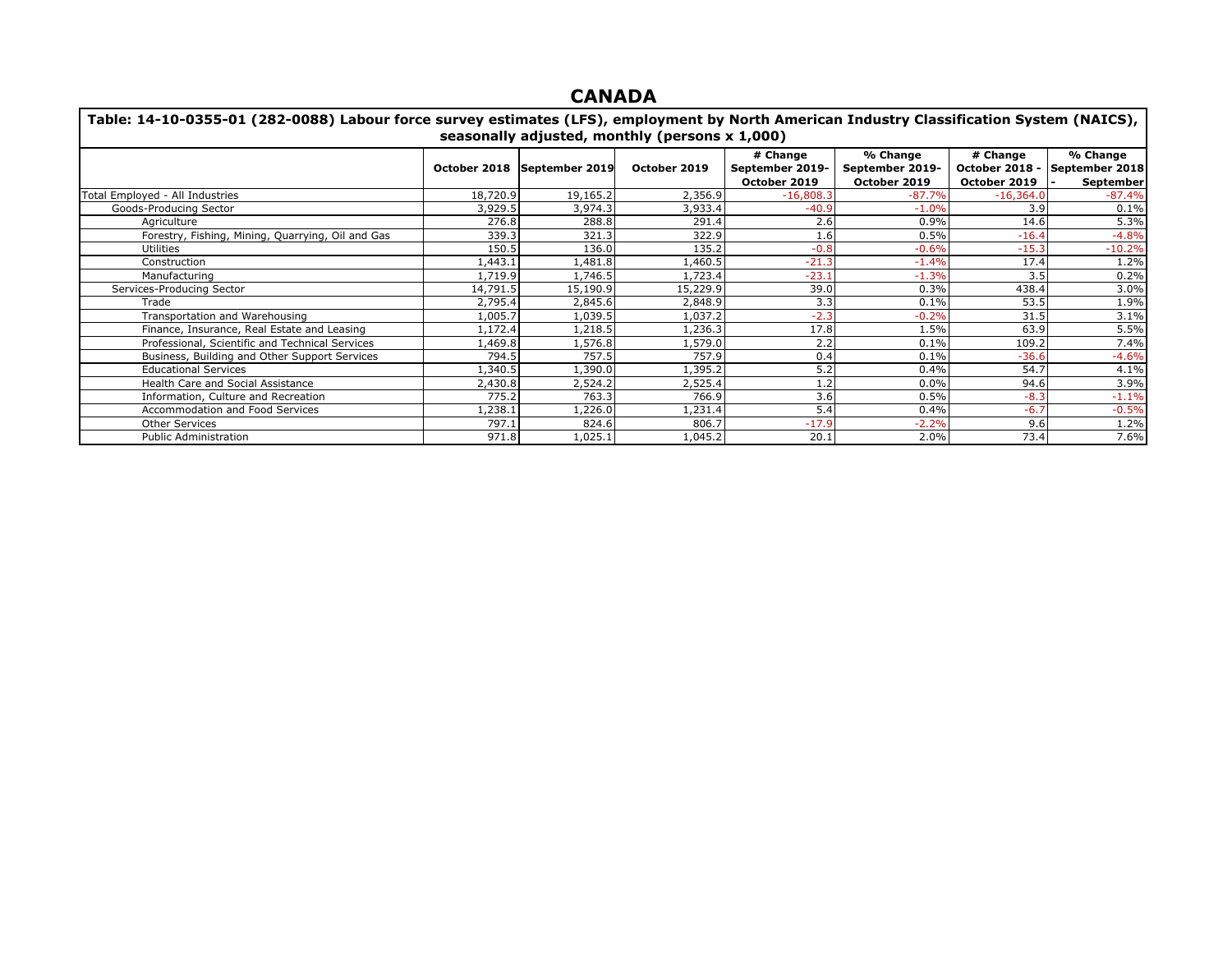| <b>Unemployment Rates for Key Markets</b> |              |                       |              |  |  |  |  |
|-------------------------------------------|--------------|-----------------------|--------------|--|--|--|--|
|                                           | October 2018 | <b>September 2019</b> | October 2019 |  |  |  |  |
| <b>Calgary</b>                            | 8.1%         | 7.1%                  | 7.2%         |  |  |  |  |
| <b>Alberta</b>                            | 7.2%         | 6.6%                  | 6.7%         |  |  |  |  |
| <b>Canada</b>                             | 5.7%         | 5.5%                  | 5.5%         |  |  |  |  |
| <b>Montreal</b>                           | 6.1%         | 5.6%                  | 5.5%         |  |  |  |  |
| <b>Ottawa</b>                             | 4.5%         | 4.7%                  | 4.4%         |  |  |  |  |
| Toronto                                   | 6.1%         | 4.7%                  | 4.4%         |  |  |  |  |
| <b>Edmonton</b>                           | 6.3%         | 7.4%                  | 7.3%         |  |  |  |  |
| Vancouver                                 | 4.5%         | 4.4%                  | 4.6%         |  |  |  |  |
| Winnipeg                                  | 6.2%         | 5.5%                  | 5.3%         |  |  |  |  |
| Regina                                    | 6.5%         | 5.2%                  | 5.7%         |  |  |  |  |
| <b>Saskatoon</b>                          | 7.3%         | 5.8%                  | 5.8%         |  |  |  |  |
| <b>Wood Buffalo</b>                       |              |                       |              |  |  |  |  |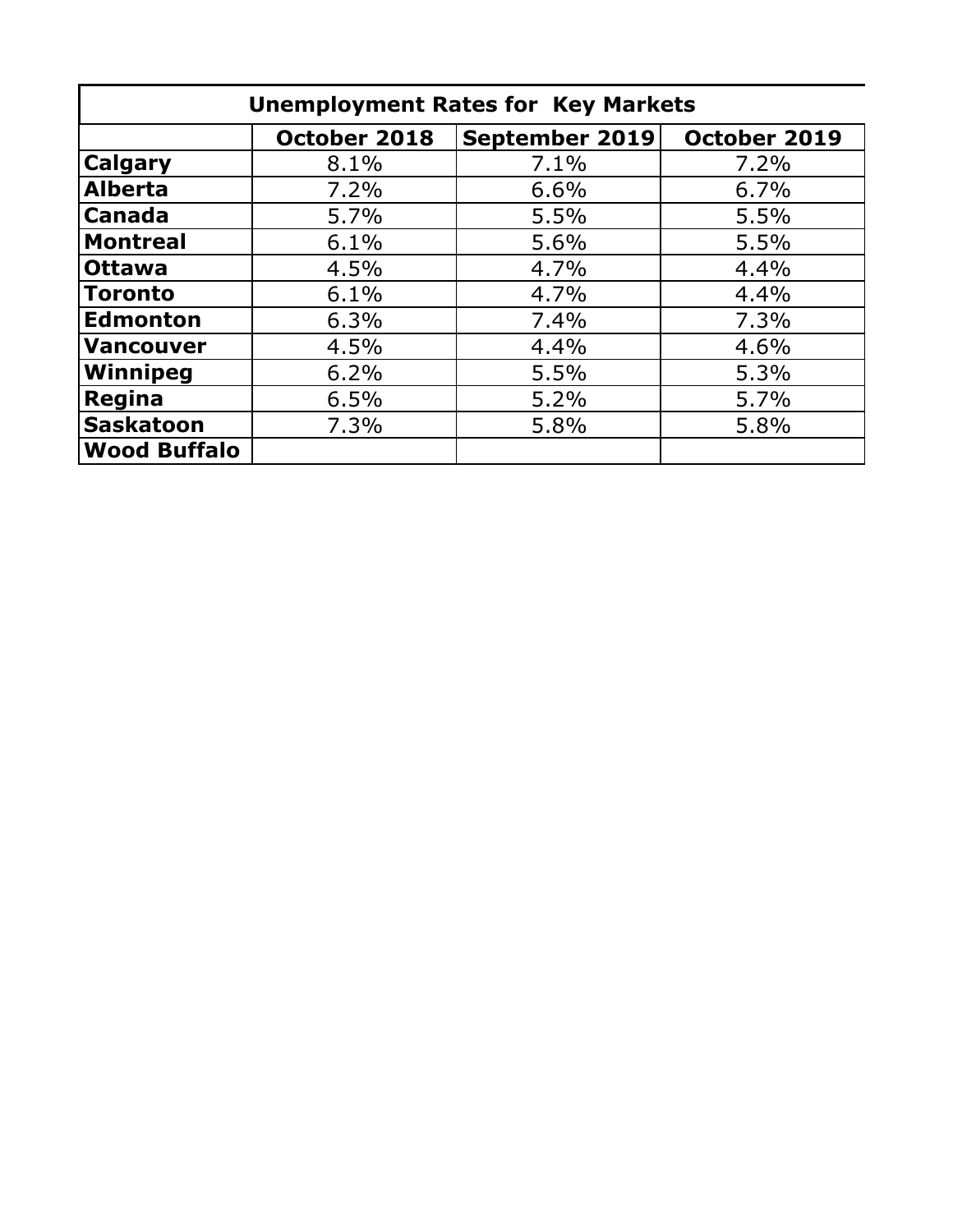## **Facts & Figures**

| Highest Unemployment Rate during 2008-2010 downturn:                                                                                                                                                                                                                                                               | 7.5% in January 2010                                                       |
|--------------------------------------------------------------------------------------------------------------------------------------------------------------------------------------------------------------------------------------------------------------------------------------------------------------------|----------------------------------------------------------------------------|
| Highest Unemployment Rate during 1992-1996 downturn:<br>Number of additional jobs we would need to lose to reach this level:<br>(or amount labour force would need to grow by with no additional new jobs)                                                                                                         | 10.8% in July 1993<br>34,352                                               |
| Highest Unemployment Rate during 1982-1985 downturn:<br>Number of additional jobs we would need to lose to reach this level:<br>(or amount labour force would need to grow by with no additional new jobs)                                                                                                         | 13.2% in March 1983<br>57,008                                              |
| The last time Calgary had negative employment growth:                                                                                                                                                                                                                                                              |                                                                            |
| Between November 2009 and May 2010 Calgary lost 12,900 jobs.<br>Between November 2008 and July 2009 Calgary lost 27,000 jobs.<br>From peak employment in November 2008 to the lowest level reached in May 2010 -<br>33,400 jobs were lost in Calgary.                                                              |                                                                            |
| Calgary lost a small number of jobs July-August 2012 (2,400), again in March 2013<br>(3,200), and again (3,300) in February to April 2014.                                                                                                                                                                         |                                                                            |
| Calgary<br>Number of jobs gained/lost in 2014:<br>Number of jobs gained/lost in 2015:<br>Number of jobs gained/lost December 2014 to June 2016:<br>Number of jobs gained/lost in 2016:<br>Number of jobs gained/lost in 2017:<br>Number of jobs gained/lost in 2018:<br>Number of jobs gained/lost in 2019:        | 17,600<br>(8,100)<br>(13,300)<br>14,400<br>15,500<br>10,100<br>30,900      |
| <b>Alberta</b><br>Number of jobs gained/lost in 2014:<br>Number of jobs gained/lost in 2015:<br>Number of jobs gained/lost December 2014 to June 2016:<br>Number of jobs gained/lost in 2016:<br>Number of jobs gained/lost in 2017:<br>Number of jobs gained/lost in 2018:<br>Number of jobs gained/lost in 2019: | 59,900<br>(20, 500)<br>(46, 100)<br>(15,700)<br>54,900<br>21,300<br>30,500 |
| Source: Calgary - Table 14-10-0294-02 (282-0135); Alberta - 14-10-0287-01 (282-0087); Statistics Canada<br>Note: Labour Force Survey, Employment, Seasonally Adjusted                                                                                                                                              |                                                                            |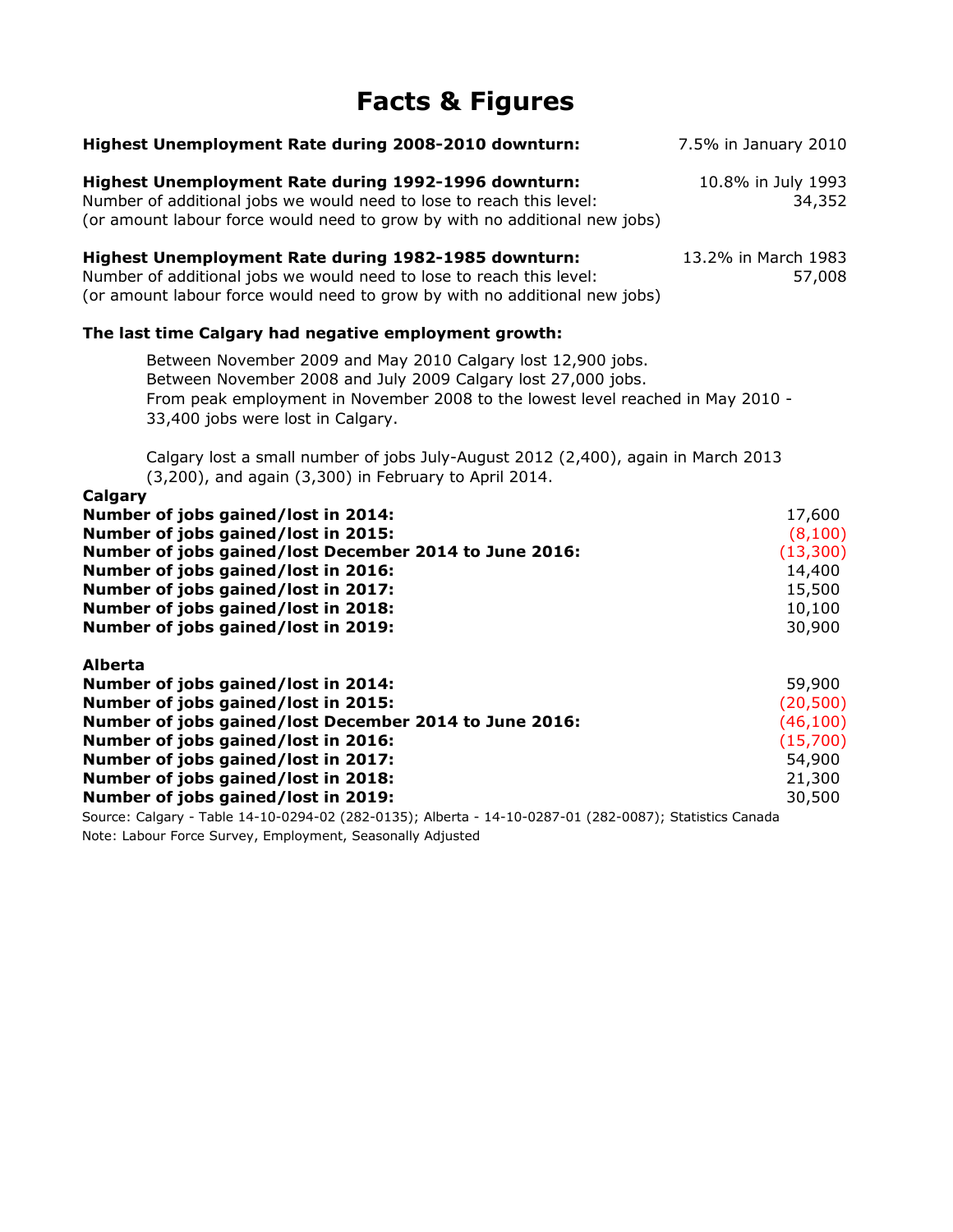## **Unemployment Rate Across Canada**



*Source: Statistics Canada*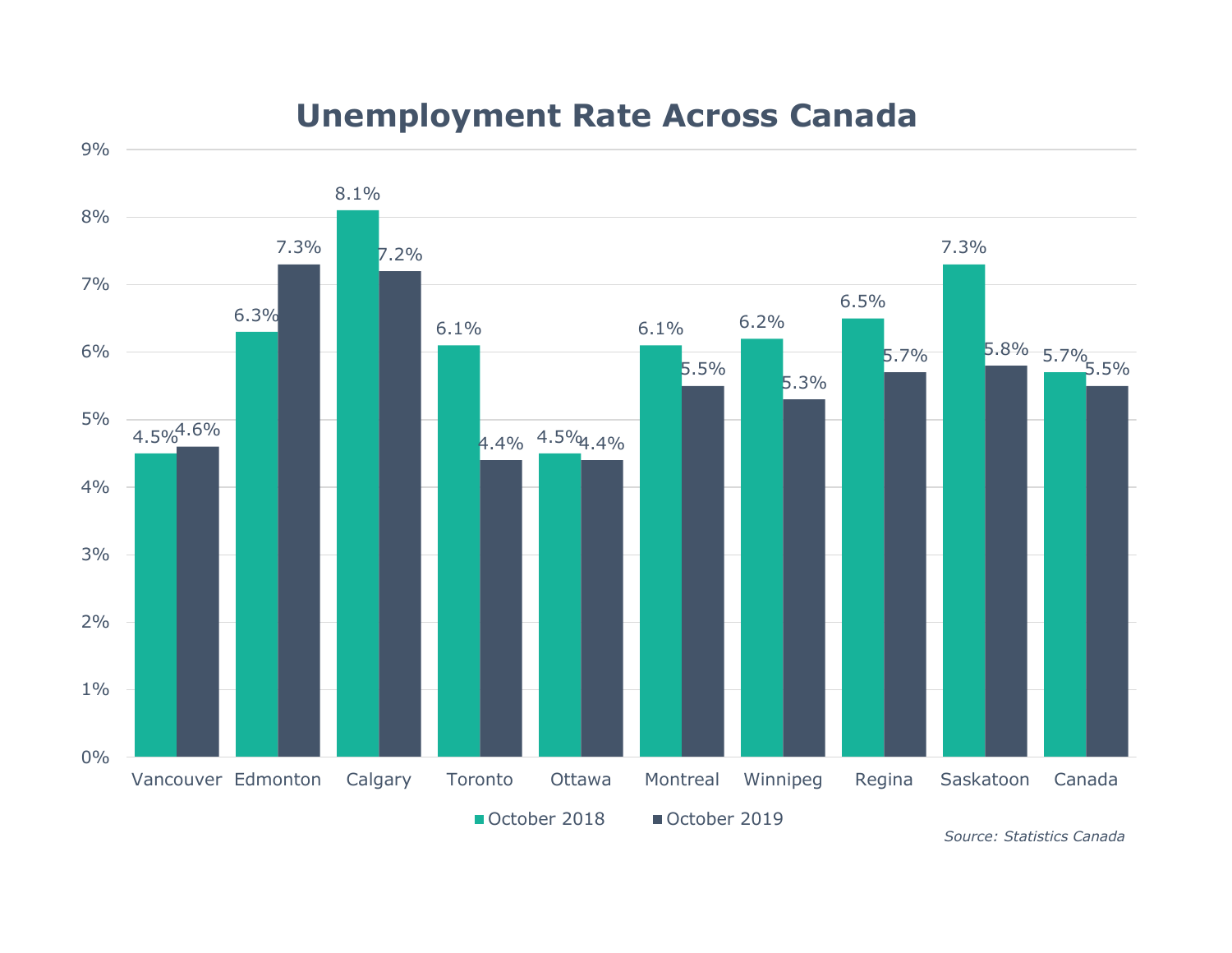

## **Labour Force Participation Rate Across Canada**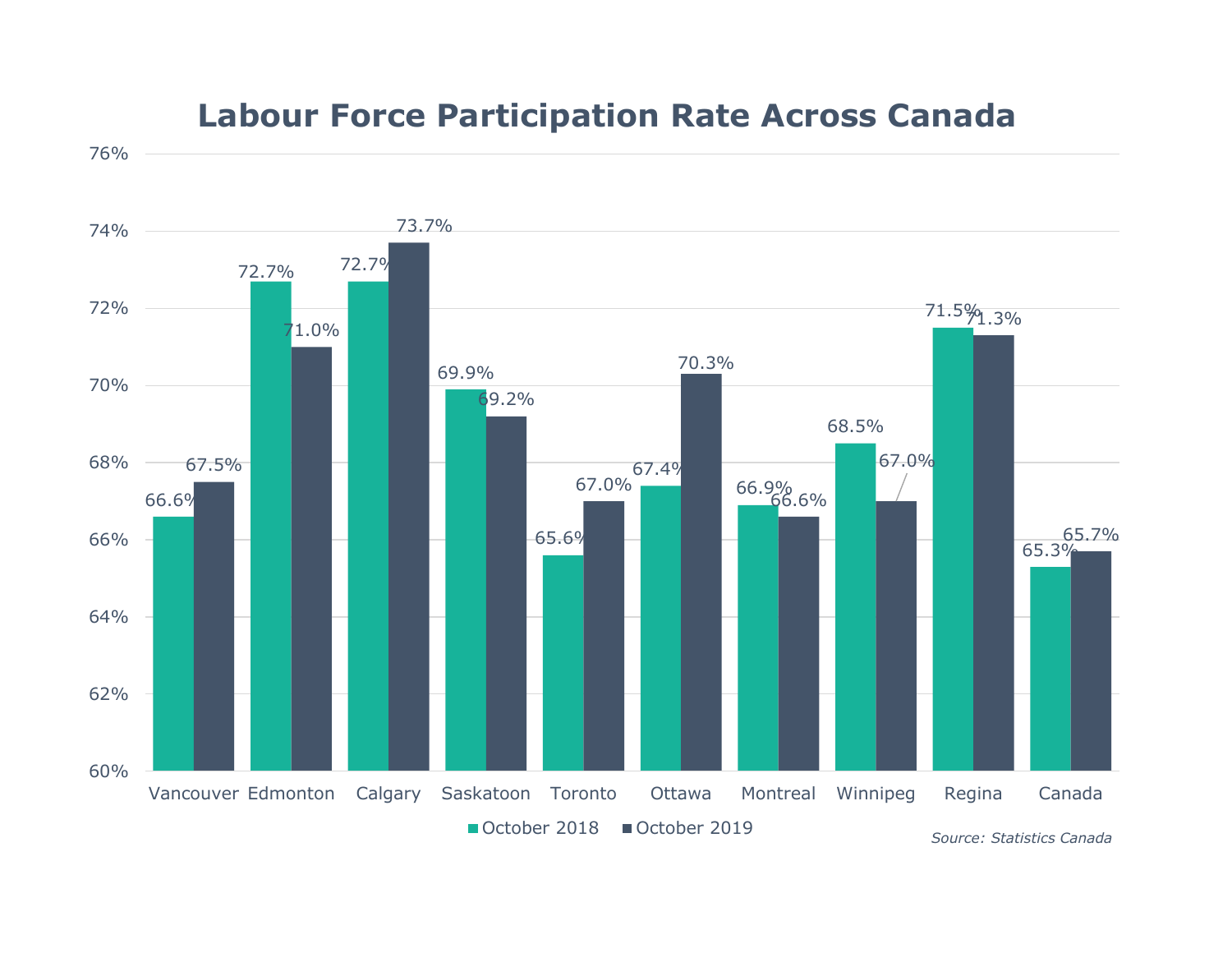

### **Calgary CMA Employment by Industry (873,000)**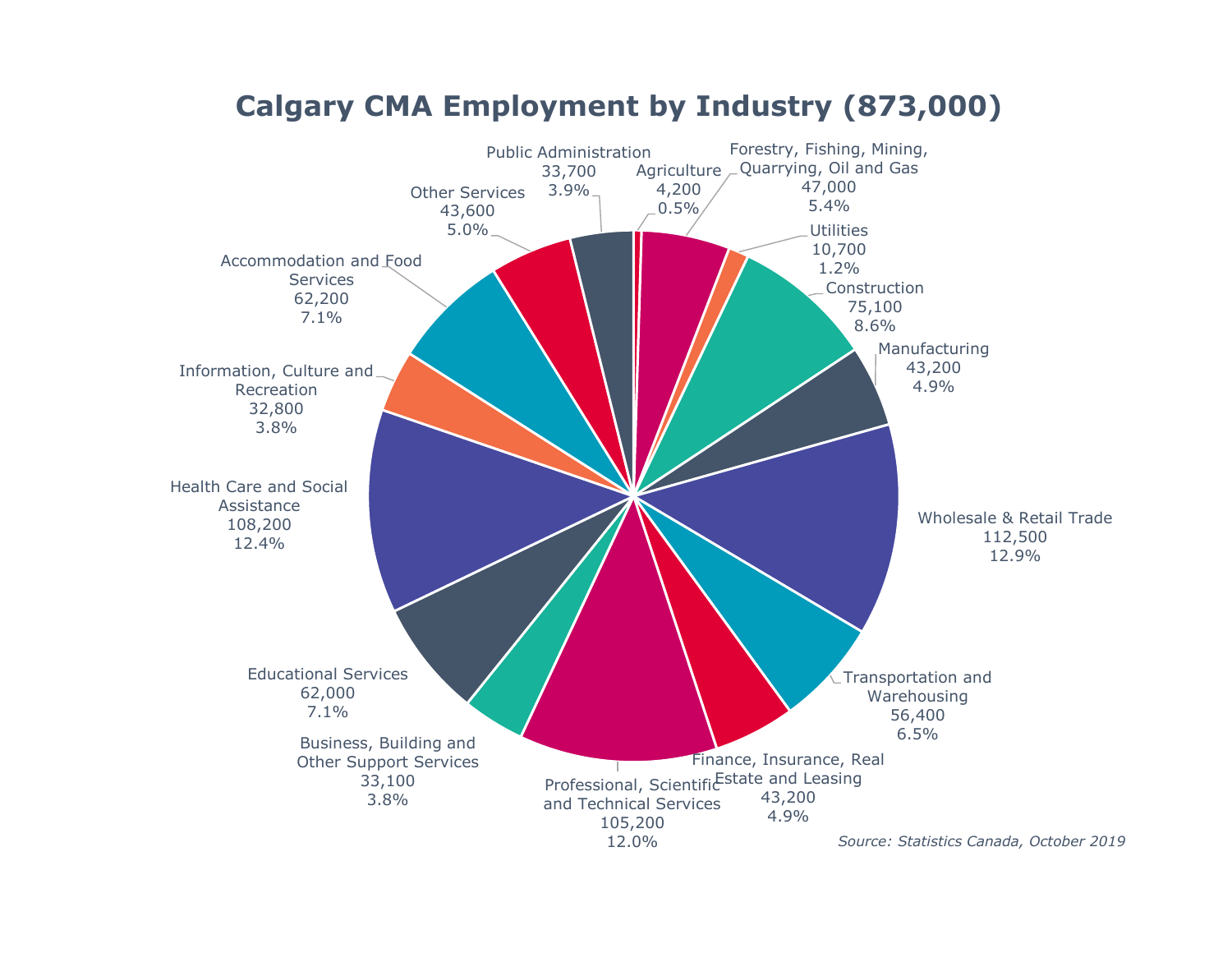

### **Calgary CMA 12-Month Net Jobs Gained or Lost by Industry**  (October 2019)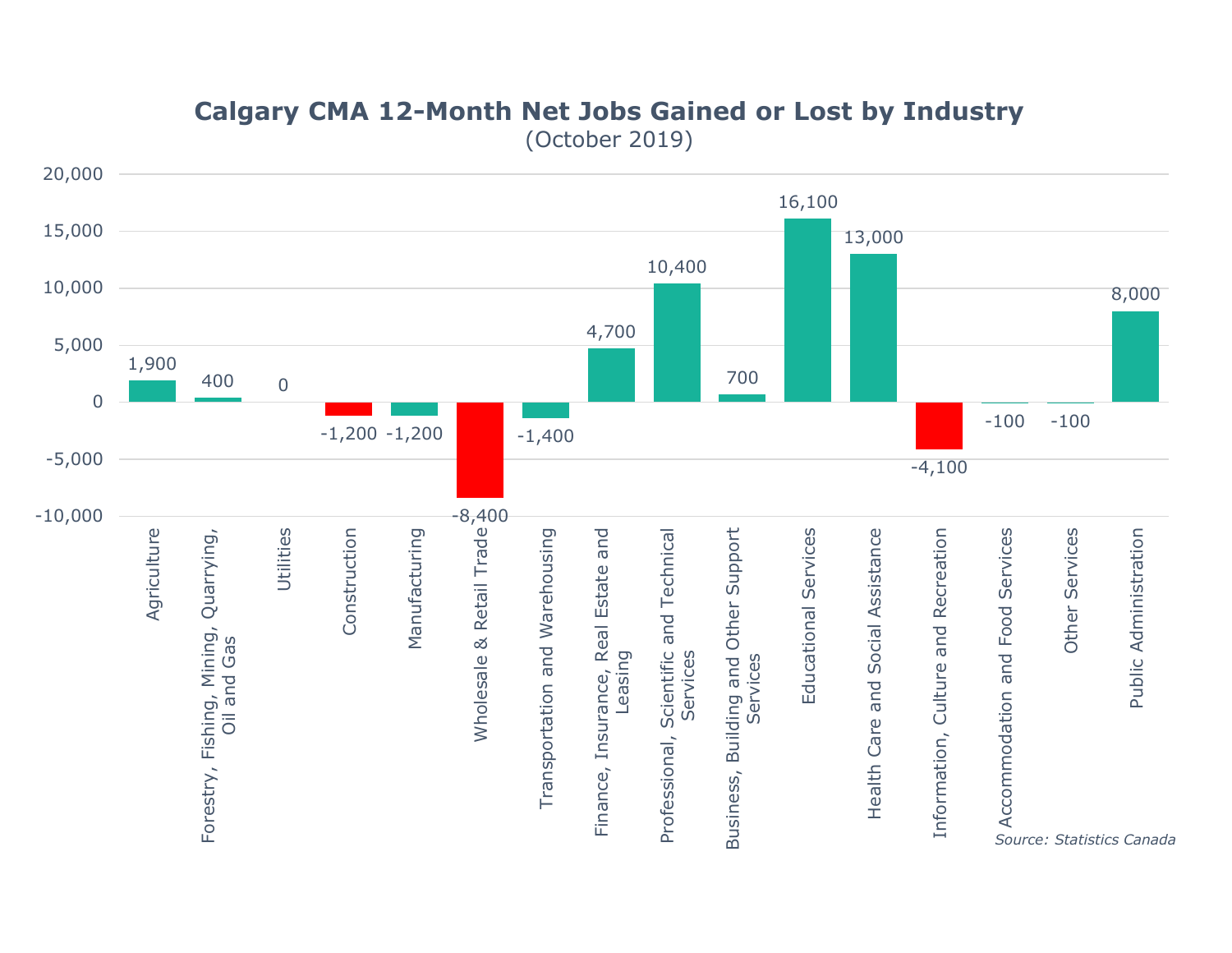

### **Calgary CMA Monthly Net Jobs Gained or Lost by Industry**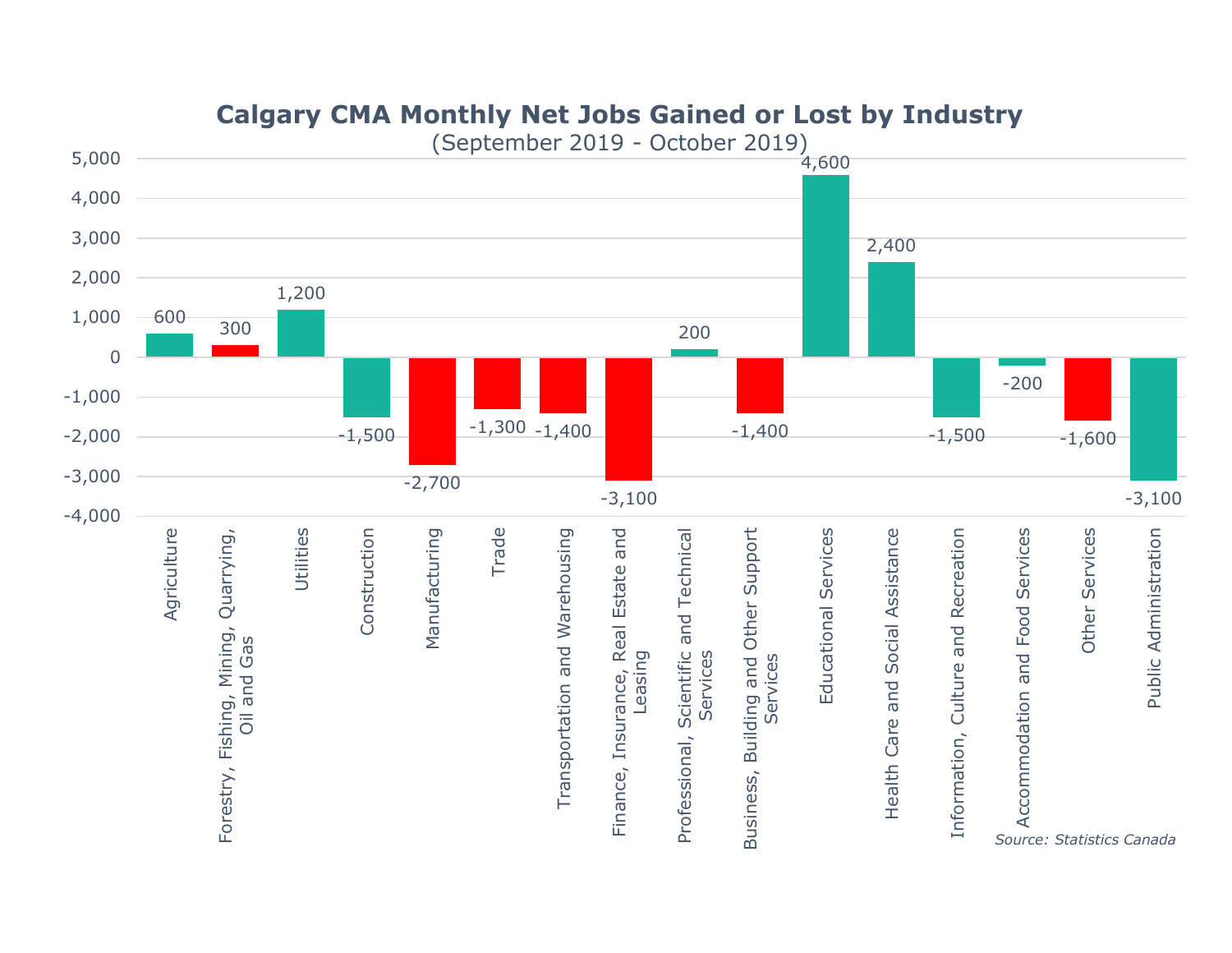# **Annual Employment Growth**



■ Total Employment Growth Rate ■ Full-Time Employment Growth Rate ■ Part-Time Employment Growth Rate

*Source: Statistics Canada, October 2018 - October 2019*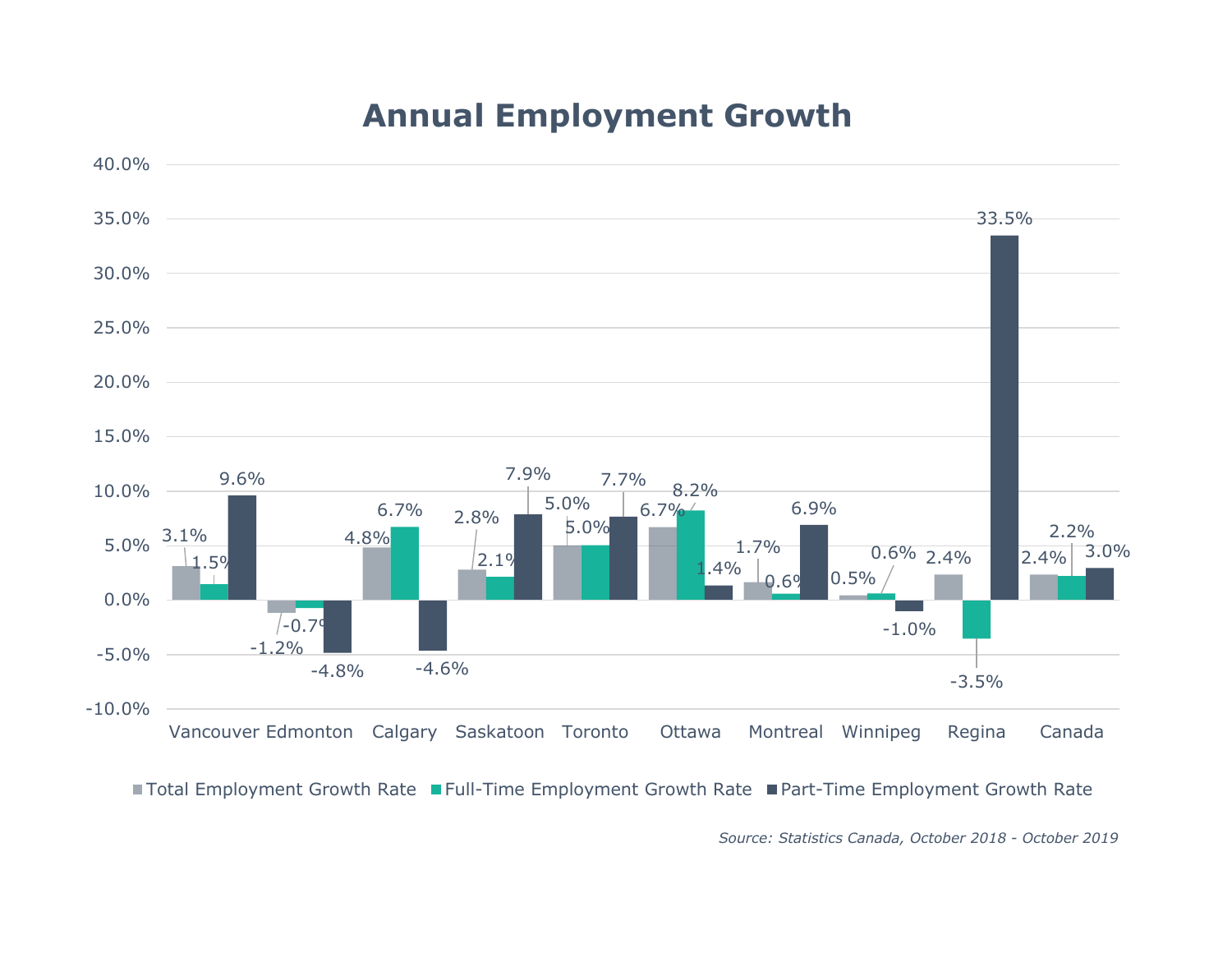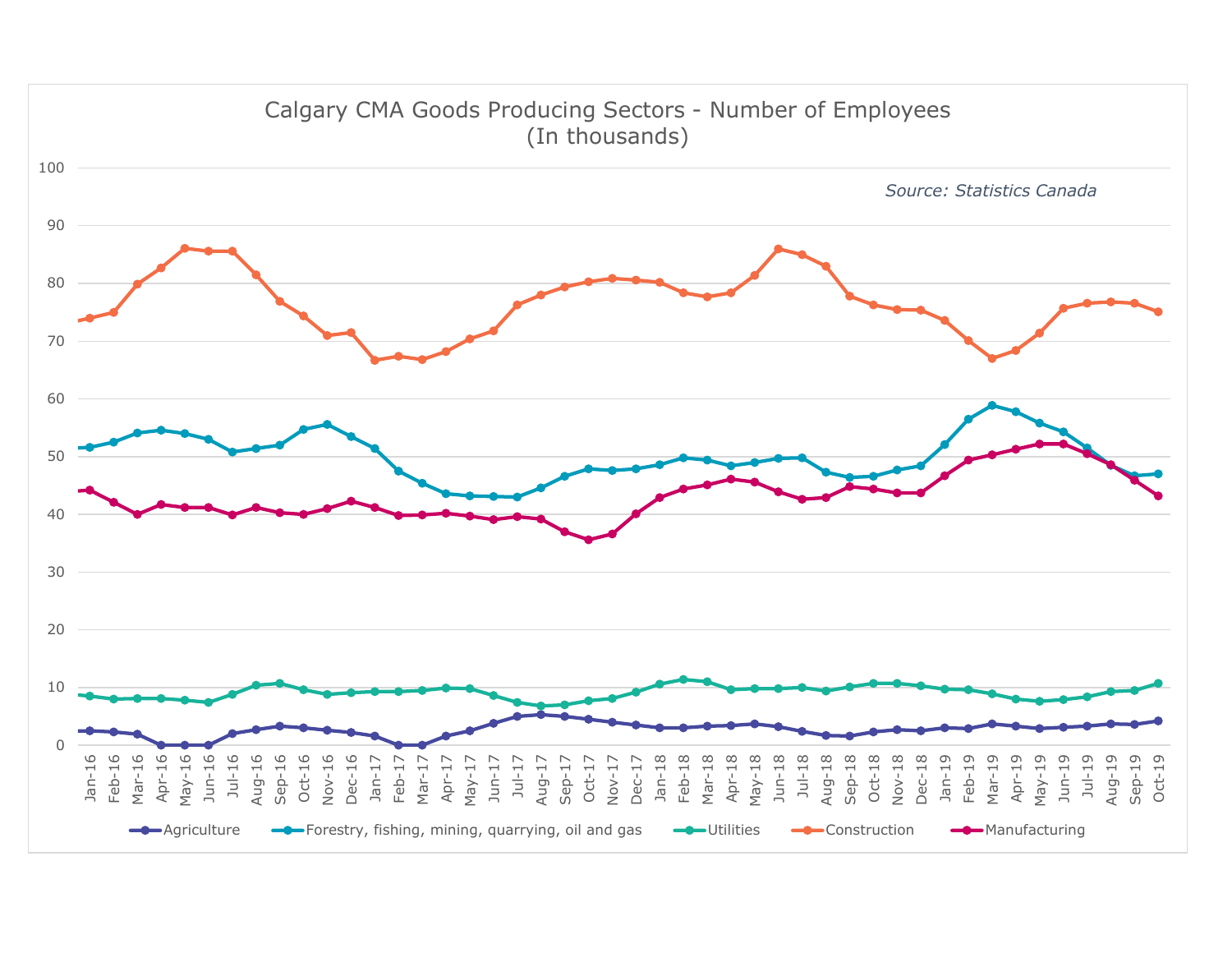